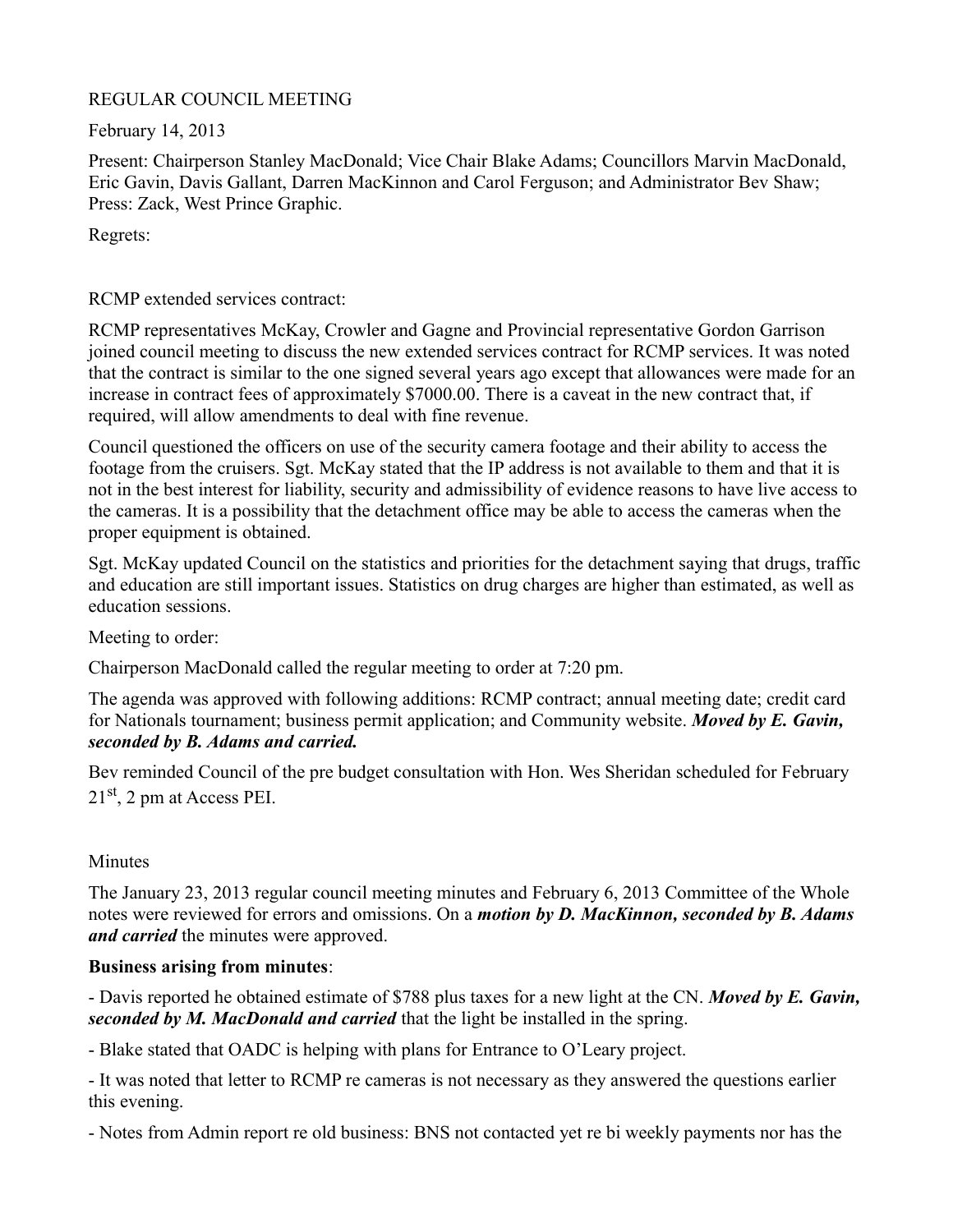letter been sent to Health Minister.

Financial Business:

Financial report for January, 2013 was approved on a motion by *B. Adams, seconded by D. Gallant and carried.* January revenue: general \$14,041.69; sewer \$277.28. Bank balances at the end of January: general (\$44,173.38); sewer \$13,286.67. Copies of online bank statements for January were provided to Council to show expenses.

Council requested information on rates for overdraft interest and cost per cheques.

## Police Report

Cst. Jamie Jeffrey attended our meeting and Council reviewed the monthly report. RCMP spent 180 hours on O'Leary business in January and there were charges laid for 4 speeding violations and 3 nonmoving traffic violations, 15 written warnings issued and 6 criminal background checks performed. *Moved by M. MacDonald, seconded by C. Ferguson and carried that police report be accepted.* 

## NEW BUSINESS

#### Chairperson's report

Stanley reported attending the press conference for the Nationals tournament, the AGMs for the Potato Blossom Festival and Potato Museum, and the orientation session for councillors in Stanhope. Stanley and Eric met with Stacie at the ADIC regarding the restructuring of the ADIC and Recreation departments. Also met with Tylan several times about Nationals sponsorship mail outs. Met with Brenda Profit regarding funding for renovations to the CN.

## Administrator's report

Written report circulated to Council. *Moved by D. Gallant, seconded by E. Gavin and carried* that Administration report be accepted.

Building/Business permits - Business permit for Patricia Perry and Rodney Coughlin was reviewed and approved later in the meeting.

Reports from departments:

*Fire Department* - No written report available from Fire Chief. Marvin advised that he's still trying to arrange the bylaw committee meeting with the fire department. Fire calls for January - 2 flue fires, 2 medical responses, 1 motor vehicle collision and 1 mutual aid call. *Moved by C. Ferguson, seconded by E. Gavin and carried* that fire report be accepted.

*Finance* - Carol referred to the figures Bev presented and how due to the audit taking place the regular reports are not available. Carol suggested that she meet with Bev to get familiar with the budget process. *Moved by C. Ferguson, seconded by B. Adams and carried* that financial report be accepted.

*Sewer, Streets & Buildings* - Davis reported that everything is fine with the sewer department. He mentioned the light for the CN and as well meeting with Stanley and contractor at the CN to review potential renovations. Broken street signs were reported to Dale. A water problem on Water St., by the Legion/liquor store, was noted - these types of matters can be reported to Dale or Transportation as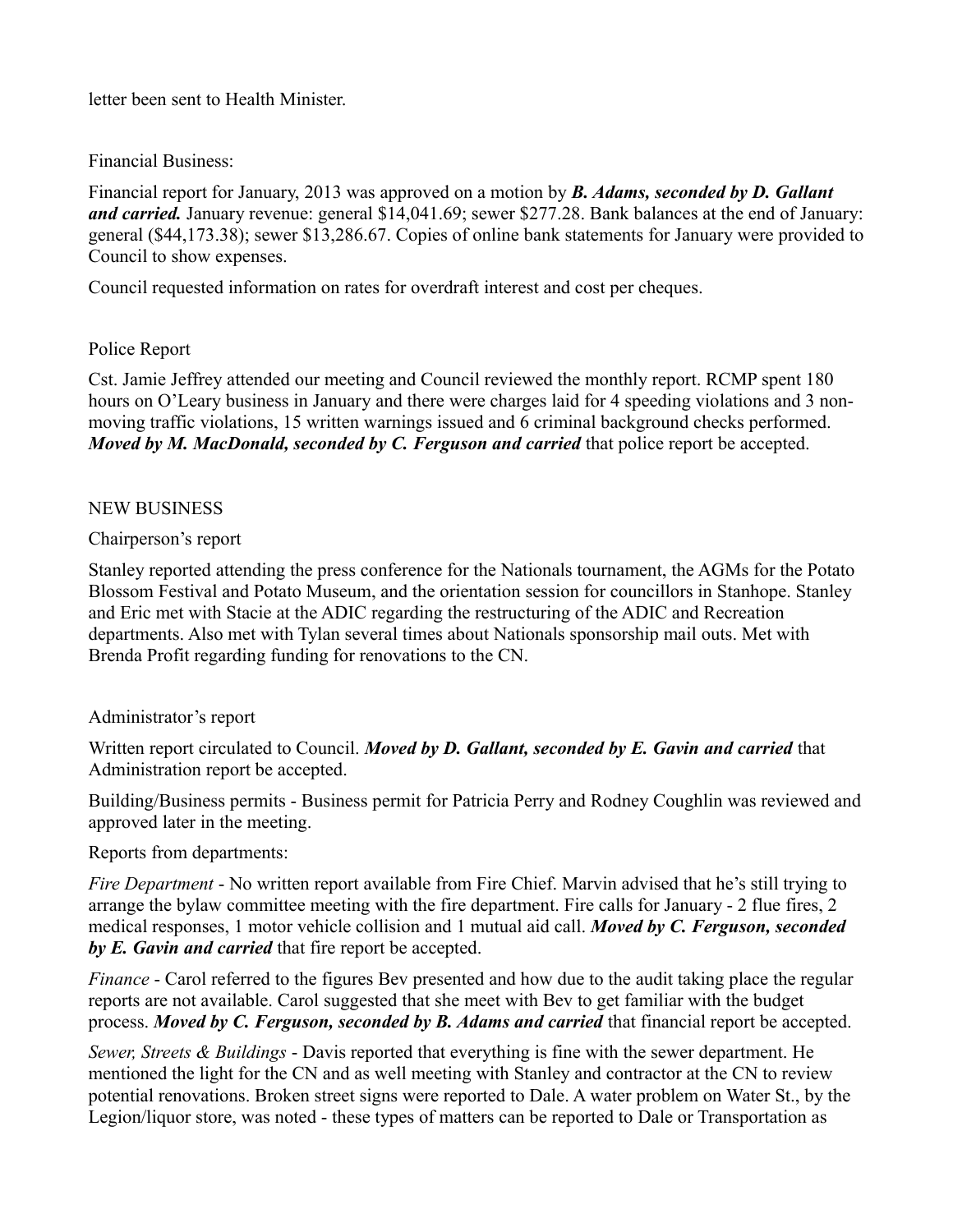usually it's a matter of storm drains being blocked. Bev to check with check with engineer on sewer project as to information from Transportation on Kent Street plans.

*Development & Tourism* - No written report from Blake but he reported he is working on the Entrance to O'Leary project. Wendi Kim is helping him get prices on landscaping, etc. *Moved by C. Ferguson, seconded by E. Gavin and carried* that Development and Tourism report be accepted.

*Recreation* - Eric reported that the press conference for Nationals went well with Hon. Robert Henderson and President of Softball Canada being present. The board is still looking for volunteers for both the board and the actual event. Several applications have been submitted for funding for workers and general funding. Three hundred sponsorship letters are going out. Five teams have already registered for tournament.

Appointment of Planning Board:

Phil Wood, Planner, is waiting on this appointment as he needs to arrange meetings and wishes to have several meetings in one day to save on travel expenses. Blake made some contacts for board members and hopes to have them confirmed in the near future. *Moved by B. Adams, seconded by E. Gavin and carried* that the Planning consist of Blake Adams as Chair, two non residents of O'Leary and two residents of which one may be a councillor.

Seniors Furniture policy:

*Moved by E. Gavin, seconded by D. MacKinnon and carried* that in the unlikely event that the Seniors are asked to move from our facility, that they be allowed to take their belongings.

Bylaw amendment re Provincial changes:

Moved by Councillor: Blake Adams

Seconded by Councillor: Darren MacKinnon

WHEREAS an application has been initiated by the Community of O'Leary to amend the Zoning and Subdivision Control Bylaw to conform with PROVINCE - WIDE MINIMUM DEVELOPMENT STANDARDS REGULATIONS,

BE IT RESOLVED that zoning bylaw amendment BY-01-2013, a bylaw to amend the Zoning and Subdivision Control Bylaw for the Community of O'Leary, be brought forward for consideration of second reading.

# **Motion Carried**.

Moved by Councillor: Marvin MacDonald

Seconded by Councillor: Carol Ferguson

WHEREAS an application has been initiated by the Community of O'Leary to amend the Zoning and Subdivision Control Bylaw to conform with PROVINCE - WIDE MINIMUM DEVELOPMENT STANDARDS REGULATIONS,

BE IT RESOLVED that Zoning and Subdivision Control Bylaw Amendment BY-01-2013, a bylaw to amend the Zoning and Subdivision Control Bylaw for the Community of O'Leary, by replacing Schedule B - Planning Act, Province - wide Minimum Development Standards Regulations